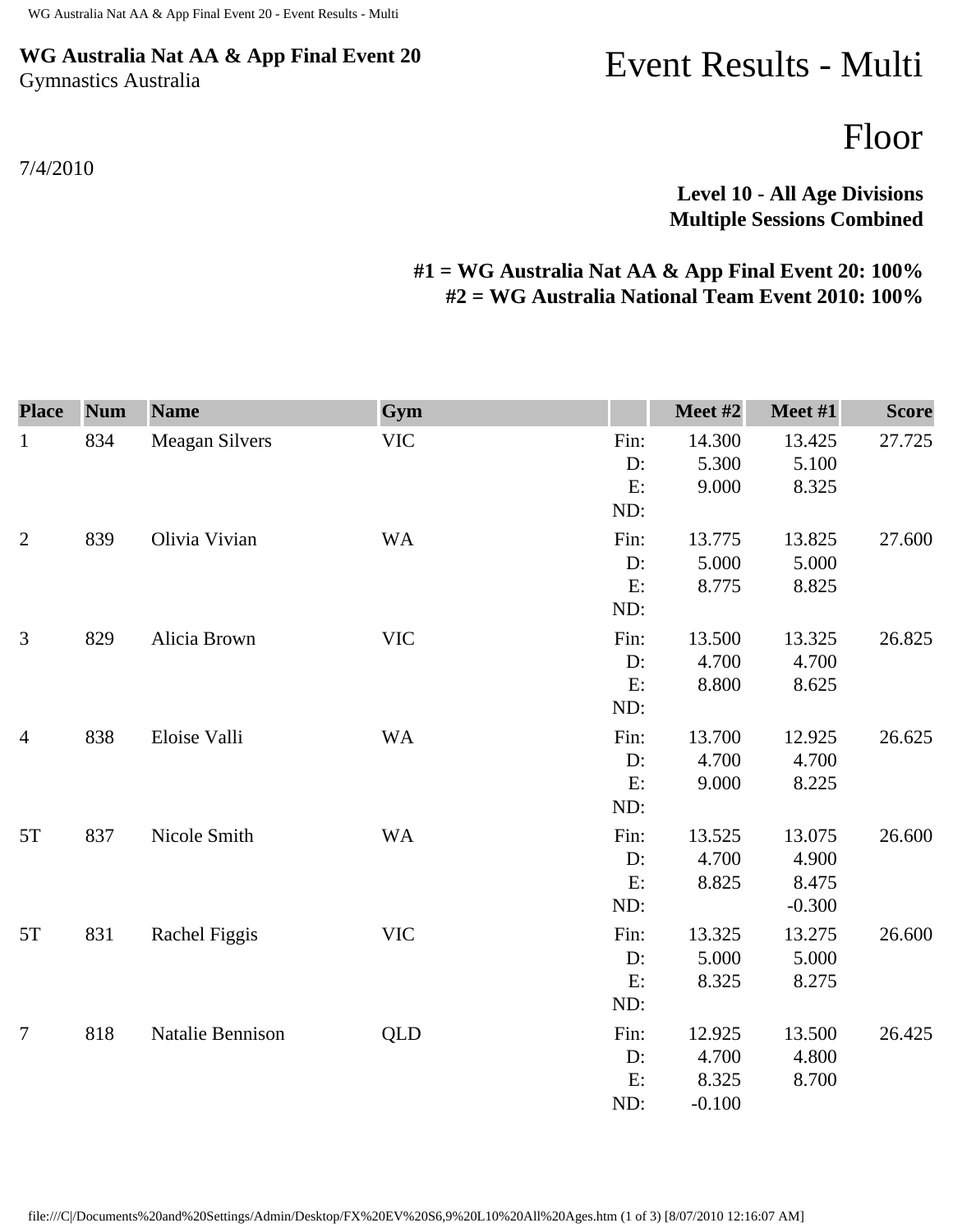WG Australia Nat AA & App Final Event 20 - Event Results - Multi

| $8\,$ | 809 | Emma Carroll     | <b>ACT</b> | Fin:<br>D:<br>E:<br>ND:    | 12.925<br>4.500<br>8.425             | 12.900<br>4.500<br>8.400             | 25.825 |
|-------|-----|------------------|------------|----------------------------|--------------------------------------|--------------------------------------|--------|
| 9     | 828 | Harriet Adcock   | <b>VIC</b> | Fin:<br>D:<br>E:<br>ND:    | 13.125<br>4.600<br>8.525             | 12.375<br>4.300<br>8.075             | 25.500 |
| 10    | 821 | Penny Brooke     | <b>QLD</b> | Fin:<br>D:<br>E:<br>ND:    | 12.875<br>4.000<br>8.875             | 12.475<br>4.000<br>8.475             | 25.350 |
| 11T   | 815 | Laura Martino    | <b>NSW</b> | Fin:<br>D:<br>E:<br>ND:    | 12.650<br>5.000<br>7.650             | 12.425<br>5.000<br>7.425             | 25.075 |
| 11T   | 833 | Sarah Johnstone  | <b>VIC</b> | Fin:<br>D:<br>E:<br>ND:    | 12.725<br>4.100<br>8.625             | 12.350<br>4.000<br>8.350             | 25.075 |
| 13    | 822 | Madelaine Emblen | QLD        | Fin:<br>D:<br>E:<br>ND:    | 12.450<br>4.100<br>8.350             | 12.600<br>4.200<br>8.400             | 25.050 |
| 14    | 826 | Chloe Hayward    | <b>SA</b>  | Fin:<br>D:<br>E:<br>ND:    | 12.625<br>4.500<br>8.125             | 11.850<br>4.500<br>7.350             | 24.475 |
| 15    | 814 | Sarah Iwanoczko  | <b>NSW</b> | Fin:<br>D:<br>E:<br>ND:    | 12.375<br>4.700<br>7.975<br>$-0.300$ | 11.975<br>4.500<br>7.575<br>$-0.100$ | 24.350 |
| 16    | 830 | Tayla Dinuccio   | <b>VIC</b> | Fin:<br>$D$ :<br>E:<br>ND: | 12.525<br>4.200<br>8.325             | 11.775<br>4.200<br>7.575             | 24.300 |
| 17    | 823 | Jade Rowe        | QLD        | Fin:<br>D:<br>E:<br>ND:    | 12.650<br>4.200<br>8.450             | 11.450<br>4.200<br>7.250             | 24.100 |
| 18    | 825 | Kate Harrison    | <b>SA</b>  | Fin:<br>D:<br>E:<br>ND:    | 12.450<br>4.200<br>8.250             | 11.500<br>4.200<br>7.300             | 23.950 |